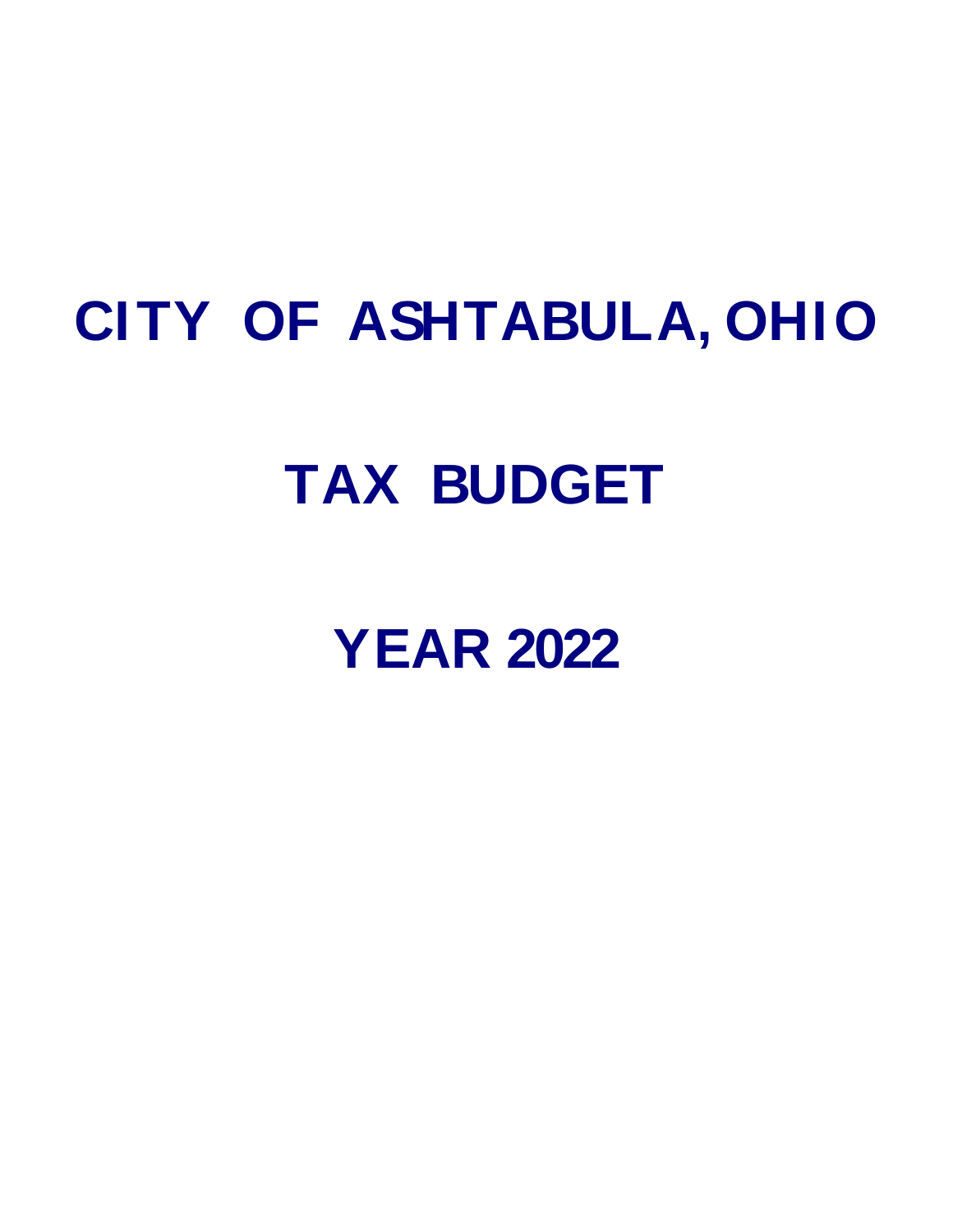## CITY OF ASHTABULA ASHTABULA COUNTY, OHIO

July 20, 2021

The following budget year beginning January 1, 2022 has been reviewed by Council and is herewith submitted for consideration of the County Budget Commission.

Trace Welch

**Traci R. Welch, Finance Director**

| <b>FUNDS</b>                                                                             | <b>BUDGET YEAR</b><br><b>AMOUNT</b><br><b>REQUESTED OF</b><br><b>INSIDE/OUTSIDE</b> | <b>OUTSIDE</b><br>10 MILL<br><b>LIMIT</b> |
|------------------------------------------------------------------------------------------|-------------------------------------------------------------------------------------|-------------------------------------------|
| <b>GOVERNMENTAL</b>                                                                      |                                                                                     |                                           |
| <b>GENERAL</b><br>PI FUND                                                                | 941,343<br>426,913                                                                  | 883,710<br>426,913                        |
| <b>SPECIAL REVENUE</b>                                                                   |                                                                                     |                                           |
| <b>FIRE PENSION</b><br><b>POLICE PENSION</b>                                             | 277,493<br>277,493                                                                  |                                           |
| <b>OUTSIDE</b><br><b>MILLAGE</b>                                                         |                                                                                     |                                           |
| <b>SENIOR LEVY</b><br>POLICE LEVY<br><b>PARK LEVY</b><br><b>ROADS &amp; BRIDGES LEVY</b> | 57,602<br>489,293<br>293,576<br>805,994                                             | 57,602<br>489,293<br>293,576<br>805,994   |
| <b>TOTAL ALL FUNDS</b>                                                                   | 3,569,707                                                                           | 2,957,088                                 |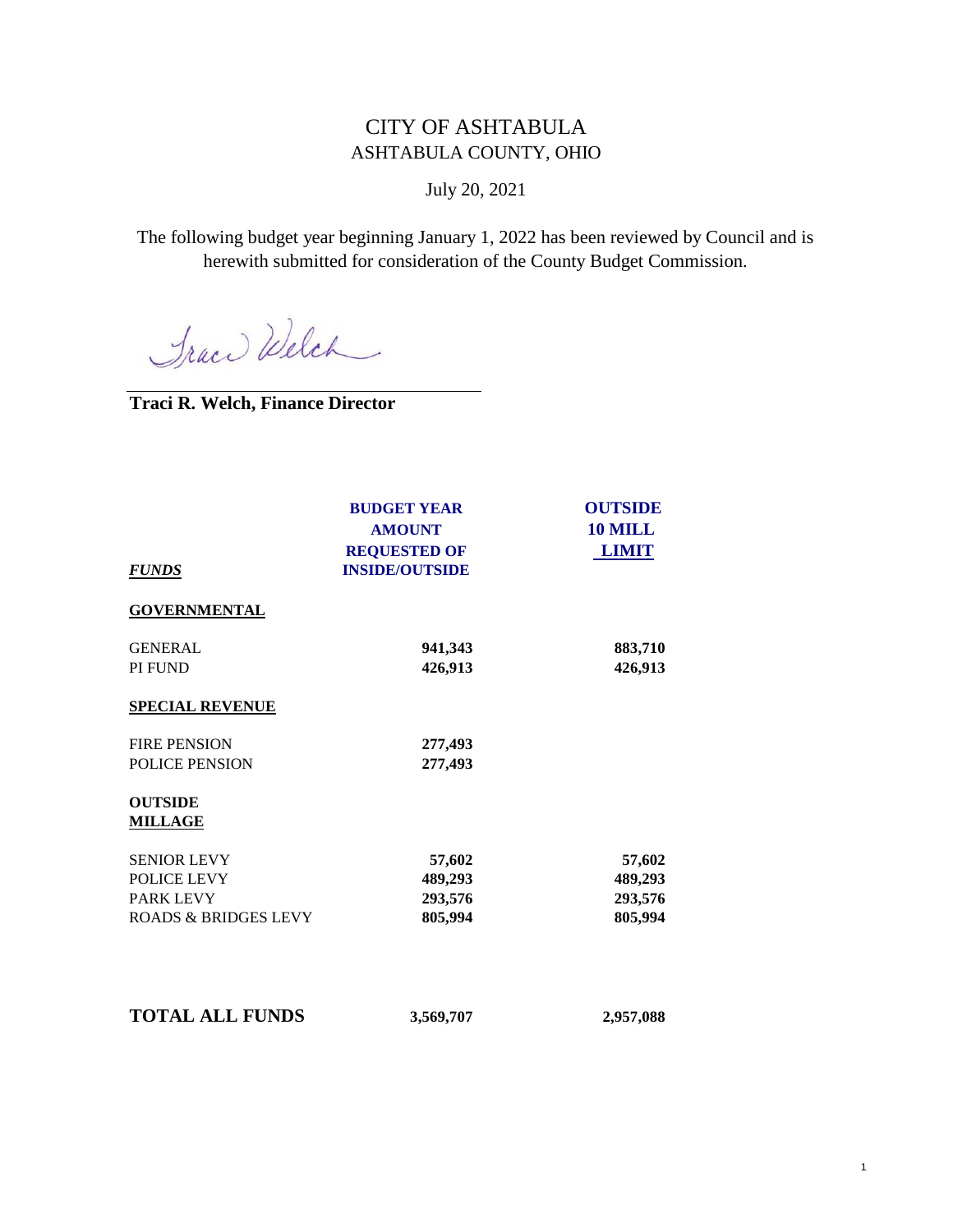|                                                                 | <b>Actual</b><br>2018 | <b>Actual</b><br>2019 | <b>Actual</b><br>2020 | <b>Projected Final</b><br>2021 | Projected<br>2022 |
|-----------------------------------------------------------------|-----------------------|-----------------------|-----------------------|--------------------------------|-------------------|
|                                                                 |                       |                       |                       |                                |                   |
| Revenue                                                         |                       |                       |                       |                                |                   |
| PROPERTY & OTHER TAXES                                          | 883,367               | 875,008               | 885,151               | 881,087                        | 941,343           |
| MUNICIPAL INCOME TAXES                                          | 6,400,531             | 6,695,684             | 6,376,690             | 6,445,000                      | 6,445,000         |
| <b>CHARGE FOR SERVICES</b>                                      | 345,112               | 362,312               | 292,795               | 241,630                        | 241,500           |
| <b>LICENSES &amp; PERMITS</b><br><b>FINES &amp; FORFEITURES</b> | 44,869<br>568,991     | 50,204<br>528,076     | 57,924<br>381,999     | 41,417<br>527,200              | 41,340<br>527,200 |
| <b>INTERGOVERNMENTAL</b>                                        | 866,269               | 909,758               | 1,422,696             | 865,452                        | 865,452           |
| <b>INTEREST EARNED</b>                                          | 2,009                 | 3,024                 | 757                   | 100                            | 100               |
| <b>OTHER INCOME</b>                                             | 522,967               | 676,346               | 563,871               | 663,928                        | 473,103           |
| <b>TRANSFERS IN</b>                                             | 93,582                | 30,005                | 4,000                 | 254,000                        | 4,000             |
| <b>Total</b>                                                    | 9,727,697             | 10,130,417            | 9,985,884             | 9,919,814                      | 9,539,038         |
|                                                                 |                       |                       |                       |                                |                   |
| <b>Expenditures</b>                                             |                       |                       |                       |                                |                   |
| <b>Police</b>                                                   |                       |                       |                       |                                |                   |
| PERSONAL SERVICES                                               | 2,908,733             | 3,013,582             | 2,930,521             | 3,113,409                      | 3,125,257         |
| <b>OTHER</b>                                                    | 296,508               | 297,735               | 195,478               | 323,641                        | 304,904           |
| <b>Fire</b>                                                     |                       |                       |                       |                                |                   |
| PERSONAL SERVICES                                               | 2,063,675             | 2,112,519             | 957,324               | 2,395,753                      | 2,337,518         |
| <b>OTHER</b>                                                    | 131,510               | 126,527               | 126,221               | 220,929                        | 150,800           |
| Total Security of P & P                                         | 5,400,426             | 5,550,363             | 4,209,544             | 6,053,732                      | 5,918,479         |
|                                                                 |                       |                       |                       |                                |                   |
| Legislative                                                     |                       |                       |                       |                                |                   |
| PERSONAL SERVICES                                               | 164,790               | 183,250               | 157,029               | 151,708                        | 144,199           |
| <b>OTHER</b>                                                    | 4,101                 | 4,734                 | 9,177                 | 18,850                         | 24,000            |
| Administration                                                  |                       |                       |                       |                                |                   |
| PERSONAL SERVICES                                               | 141,815               | 145,602               | 118,225               | 109,833                        | 108,350           |
| <b>OTHER</b>                                                    | 576                   | 660                   | 142                   | 750                            | 1,000             |
| <b>Finance</b>                                                  |                       |                       |                       |                                |                   |
| PERSONAL SERVICES                                               | 311,084               | 340,571               | 239,372               | 284,804                        | 265,037           |
| <b>OTHER</b>                                                    | 60,521                | 21,364                | 11,979                | 25,590                         | 27,000            |
| Solicitor                                                       |                       |                       |                       |                                |                   |
| PERSONAL SERVICES                                               | 271,279               | 279,679               | 307,243               | 322,802                        | 331,585           |
| <b>OTHER</b>                                                    | 4,567                 | 4,369                 | 3,677                 | 7,669                          | 7,500             |
|                                                                 |                       |                       |                       |                                |                   |
| <b>Motor Maintenance</b><br>PERSONAL SERVICES                   | 153,786               | 180,110               |                       | 183,257                        | 193,828           |
| <b>OTHER</b>                                                    | 5,579                 | 5,032                 | 181,285<br>2,453      | 12,250                         | 5,750             |
|                                                                 |                       |                       |                       |                                |                   |
| <b>Planning &amp; Community Development</b>                     |                       |                       |                       |                                |                   |
| PERSONAL SERVICES                                               | 144,018               | 149,840               | 83,866                | 85,459                         | 93,151            |
| <b>OTHER</b>                                                    | 5,643                 | 4,409                 | 3,104                 | 4,775                          | 4,775             |
| <b>General Government Services</b>                              |                       |                       |                       |                                |                   |
| PERSONAL SERVICES                                               | 204,595               | 211,059               | 34,225                | 27,904                         | 27,000            |
| <b>OTHER</b>                                                    | 344,086               | 391,531               | 442,329               | 544,544                        | 549,558           |
| <b>Lands &amp; Buildings</b>                                    |                       |                       |                       |                                |                   |
| PERSONAL SERVICES                                               | 152,105               | 162,785               | 137,776               | 150,292                        | 158,599           |
| <b>OTHER</b>                                                    | 363,271               | 325,489               | 249,152               | 299,516                        | 299,200           |
|                                                                 |                       |                       |                       |                                |                   |
| <b>Municipal Court &amp; Probation</b>                          |                       |                       |                       |                                |                   |
| PERSONAL SERVICES<br><b>OTHER</b>                               | 1,068,770             | 1,010,955             | 960,332               | 1,047,764                      | 1,031,408         |
|                                                                 | 70,141                | 56,360                | 67,914                | 96,068                         | 96,030            |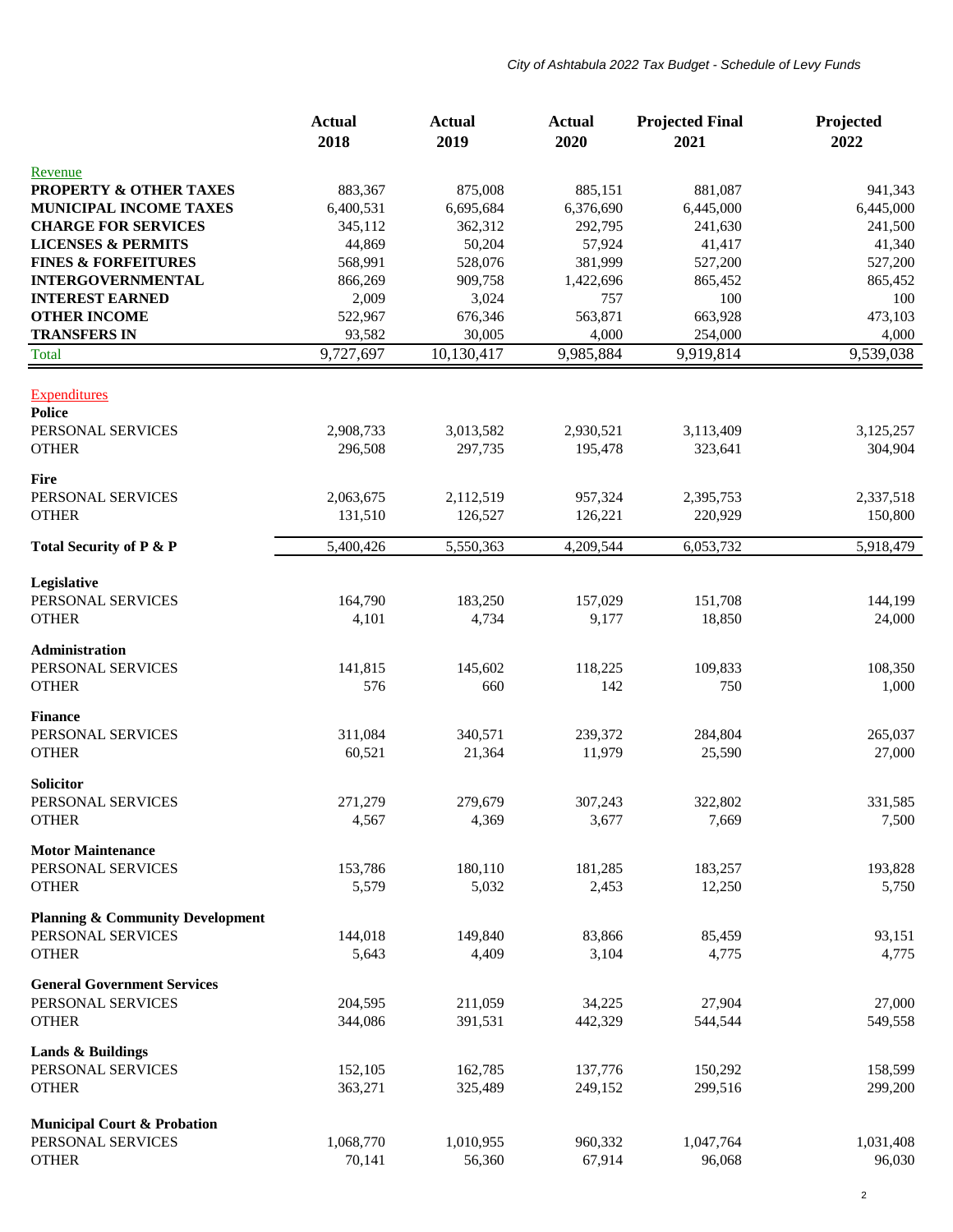|                                        | <b>Actual</b><br>2018 | <b>Actual</b><br>2019 | <b>Actual</b><br>2020 | <b>Projected Final</b><br>2021              | Projected<br>2022 |
|----------------------------------------|-----------------------|-----------------------|-----------------------|---------------------------------------------|-------------------|
| TOTAL GENERAL GOV.                     | 3,470,725             | 3,477,800             | 3,009,280             | 3,373,835                                   | 3,367,970         |
| <b>Public Health</b>                   |                       |                       |                       |                                             |                   |
| PERSONAL SERVICES                      | 196,995               | 180,306               | 111,909               | 11,999                                      |                   |
| <b>OTHER</b>                           | 82,900                | 100,311               | 75,039                | 9,543                                       |                   |
| <b>Total Public Health</b>             | 279,895               | 280,617               | 186,948               | 21,542                                      |                   |
| TRANSFER OUT - SPEC REVENUE            | 518,962               | 539,705               | 1,043,504             | 1,328,707                                   | 1,367,438         |
| TRANSFER OUT - INT SVC                 |                       |                       |                       | <b>Allocated to Depts Personal Services</b> |                   |
| TRANSFER OUT - DEBT SERVICE            | 127,241               |                       |                       |                                             |                   |
| <b>Total Transfer Out</b>              | 646,203               | 539,705               | 1,043,504             | 1,328,707                                   | 1,367,438         |
| <b>Total General Fund Expenditures</b> | 9,797,249             | 9,848,484             | 8,449,276             | 10,777,816                                  | 10,653,886        |
|                                        |                       |                       |                       |                                             |                   |
| REVENUE VS EXPENDITURE                 | (69, 552)             | 281,933               | 1,536,608             | (858,002)                                   | (1, 114, 848)     |
| <b>BEGINNING CASH BALANCE</b>          | 717,375               | 647,822               | 904,834               | 2,441,442                                   | 1,583,440         |
| <b>ENDING CASH BALANCE</b>             | 647,822               | 929,755               | 2,441,442             | 1,583,440                                   | 468,592           |
| <b>ESTIMATED ENCUMBRANCES</b>          | 43,545                | 62,463                | 62,463                | 65,000                                      | 50,000            |
| <b>GENERAL FUND ENDING</b>             |                       |                       |                       |                                             |                   |
| <b>UNENCUM CASH BALANCE</b>            | 604,277               | 867,292               | 2,378,979             | 1,518,440                                   | 418,592           |
| <b>CAPITAL PROJECTS</b>                |                       |                       |                       |                                             |                   |
| PERMANENT IMPROVEMENT<br><b>FUND</b>   |                       |                       |                       |                                             |                   |
| Revenue                                |                       |                       |                       |                                             |                   |
| PROPERTY TAX                           | 375,720               | 370,864               | 367,284               | 399,314                                     | 426,912           |
| <b>INTERGOVERNMENTAL</b>               | 91,174                | 57,151                | 354,431               | 581,409                                     | 47,800            |
| <b>INCOME TAX</b>                      | 706,802               | 738,765               | 703,172               | 683,500                                     | 683,500           |
| <b>MISC</b>                            | 33,441                | 184,492               | 240,914               | 139,103                                     |                   |
| <b>LOAN/BOND PROCEEDS</b>              |                       | 273,211               | $\overline{a}$        |                                             |                   |
| <b>TRANS IN</b>                        |                       | 107,007               | 250,000               |                                             |                   |
| <b>Total PI Fund Revenue</b>           | 1,207,137             | 1,731,490             | 1,915,800             | 1,803,325                                   | 1,158,212         |
| <b>Expenditures</b>                    |                       |                       |                       |                                             |                   |
| EQUIPMENT/IMPROVEMENTS                 | 762,209               | 1,181,602             | 927,117               | 1,561,394                                   | 410,000           |
| <b>OTHER</b>                           | 15,818                | 17,631                | 14,557                | 18,744                                      | 20,000            |
| <b>DEBT</b>                            | 398,006               | 476,245               | 529,984               | 618,096                                     | 570,453           |
| <b>DEBT_INTEREST</b>                   | 146,336               | 161,901               | 157,377               | 146,115                                     | 129,532           |
| <b>TRANS OUT</b>                       |                       |                       |                       | 250,000                                     |                   |
| <b>Total PI Fund Expenditures</b>      | 1,322,369             | 1,837,379             | 1,629,034             | 2,594,349                                   | 1,129,984         |
| REVENUE VS EXPENDITURE                 | (115, 232)            | (105, 889)            | 286,765               | (791, 024)                                  | 28,228            |
| <b>BEGINNING CASH BALANCE</b>          | 838,129               | 722,897               | 617,008               | 903,774                                     | 112,750           |
| <b>ENDING CASH BALANCE</b>             | 722,897               | 617,008               | 903,774               | 112,750                                     | 140,978           |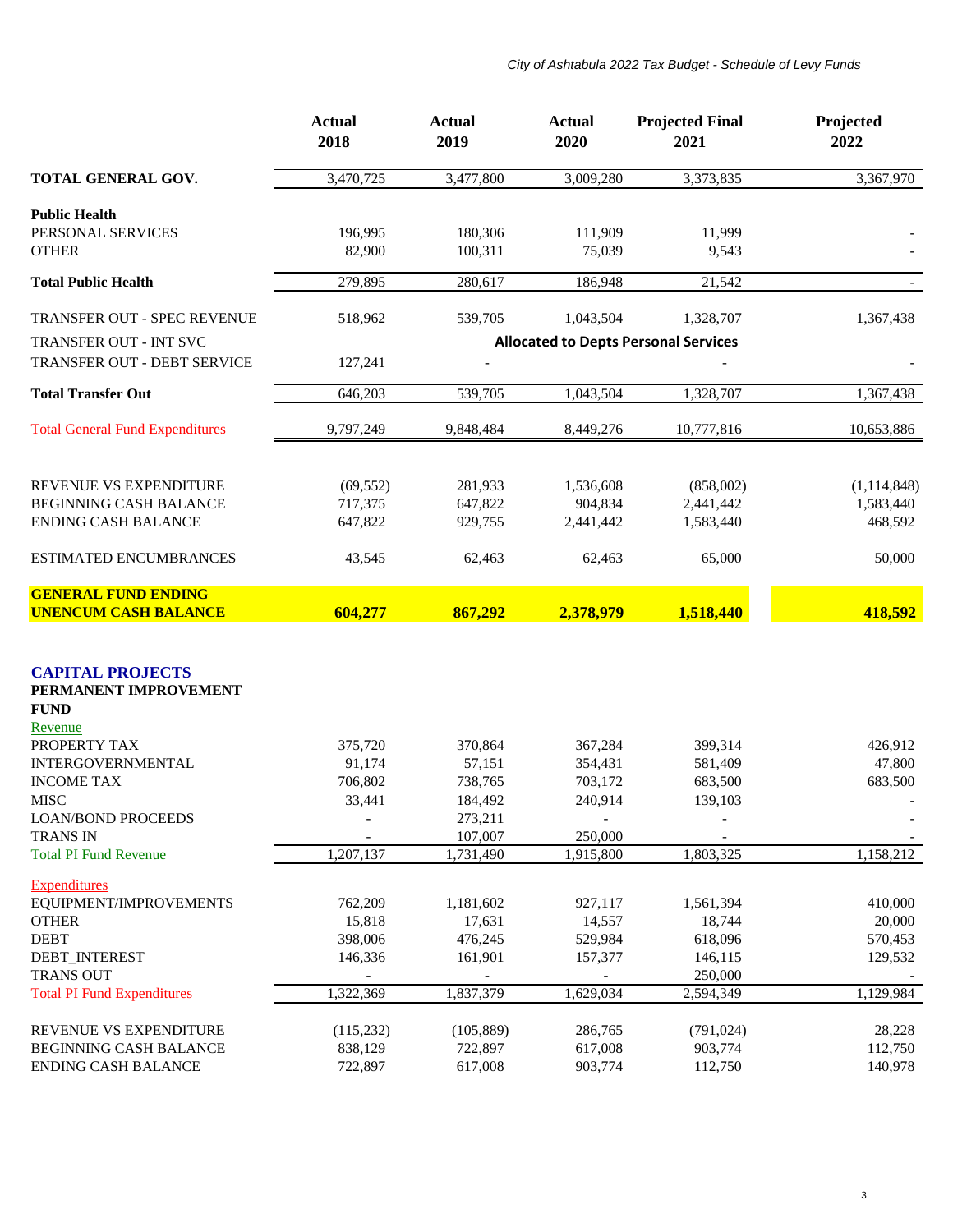|                                                               | <b>Actual</b><br>2018 | <b>Actual</b><br>2019 | <b>Actual</b><br>2020 | <b>Projected Final</b><br>2021 | Projected<br>2022 |
|---------------------------------------------------------------|-----------------------|-----------------------|-----------------------|--------------------------------|-------------------|
| PI Fund cont                                                  |                       |                       |                       |                                |                   |
| <b>ESTIMATED ENCUMBRANCES</b>                                 | 186,907               | 142,572               | 142,572               | 100,000                        | 100,000           |
| <b>ENDING UNENCUM CASH</b>                                    |                       |                       |                       |                                |                   |
| <b>BALANCE</b>                                                | 535,990               | 474,436               | 761,202               | 12,750                         | 40,978            |
| <b>SPECIAL REVENUE</b><br><b>FIRE PENSION FUND</b><br>Revenue |                       |                       |                       |                                |                   |
| PROPERTY TAX & OTHER TAXES                                    | 244,218               | 241,062               | 238,734               | 259,554                        | 277,493           |
| <b>INTERGOVERNMENTAL</b>                                      | 33,071                | 32,746                | 30,954                | 33,350                         | 33,350            |
| <b>TRANS IN GENERAL FUND</b>                                  | 110,000               | 104,639               | 130,000               | 100,000                        | 100,000           |
| <b>Total Fire Pension Fund Revenue</b>                        | 387,289               | 378,447               | 399,688               | 392,904                        | 410,843           |
| <b>Expenditures</b>                                           |                       |                       |                       |                                |                   |
| PERSONAL SERVICES                                             | 350,586               | 385,590               | 390,470               | 391,237                        | 388,049           |
| <b>OTHER</b>                                                  | 5,582                 | 5,163                 | 4,623                 | 5,600                          | 5,600             |
| <b>Total Fire Pension Fund Expenditures</b>                   | 356,168               | 390,753               | 395,093               | 396,837                        | 393,649           |
| REVENUE VS EXPENDITURE                                        | 31,121                | (12,306)              | 4,596                 | (3,933)                        | 17,194            |
| <b>BEGINNING CASH BALANCE</b>                                 | 13,442                | 44,563                | 32,257                | 36,853                         | 32,920            |
| <b>ENDING CASH BALANCE</b>                                    | 44,563                | 32,257                | 36,853                | 32,920                         | 50,114            |
| <b>ESTIMATED ENCUMBRANCES</b>                                 |                       |                       |                       |                                |                   |
| <b>ENDING UNENCUM CASH</b>                                    |                       |                       |                       |                                |                   |
| <b>BALANCE</b>                                                | 44,563                | 32,257                | 36,853                | 32,920                         | 50,114            |
| POLICE PENSION FUND<br>Revenue                                |                       |                       |                       |                                |                   |
| PROPERTY TAX & OTHER TAXES                                    | 244,218               | 241,062               | 238,734               | 259,554                        | 277,493           |
| <b>INTERGOVERNMENTAL</b>                                      | 33,071                | 32,746                | 30,954                | 33,350                         | 33,350            |
| <b>TRANS IN</b>                                               | 100,000               | 136,000               | 186,000               | 175,000                        | 160,000           |
| <b>Total Police Pension Fund Revenue</b>                      | 377,289               | 409,808               | 455,688               | 467,904                        | 470,843           |
| <b>Expenditures</b>                                           |                       |                       |                       |                                |                   |
| PERSONAL SERVICES                                             | 363,472               | 430,988               | 445,256               | 436,898                        | 457,509           |
| <b>OTHER</b>                                                  | 5,582                 | 5,163                 | 4,623                 | 5,600                          | 5,600             |
| <b>Total Police Pension Fund Expenditures</b>                 | 369,054               | 436,151               | 449,878               | 442,498                        | 463,109           |
| REVENUE VS EXPENDITURE                                        | 8,235                 | (26, 343)             | 5,810                 | 25,406                         | 7,734             |
| <b>BEGINNING CASH BALANCE</b>                                 | 19,564                | 27,799                | 1,456                 | 7,266                          | 32,672            |
| <b>ENDING CASH BALANCE</b>                                    | 27,799                | 1,456                 | 7,266                 | 32,672                         | 40,406            |
| ESTIMATED ENCUMBRANCES                                        |                       |                       |                       |                                |                   |
| <b>ENDING UNENCUM CASH</b>                                    |                       |                       |                       |                                |                   |
| <b>BALANCE</b>                                                | 27,799                | 1,456                 | 7,266                 | 32,672                         | 40,406            |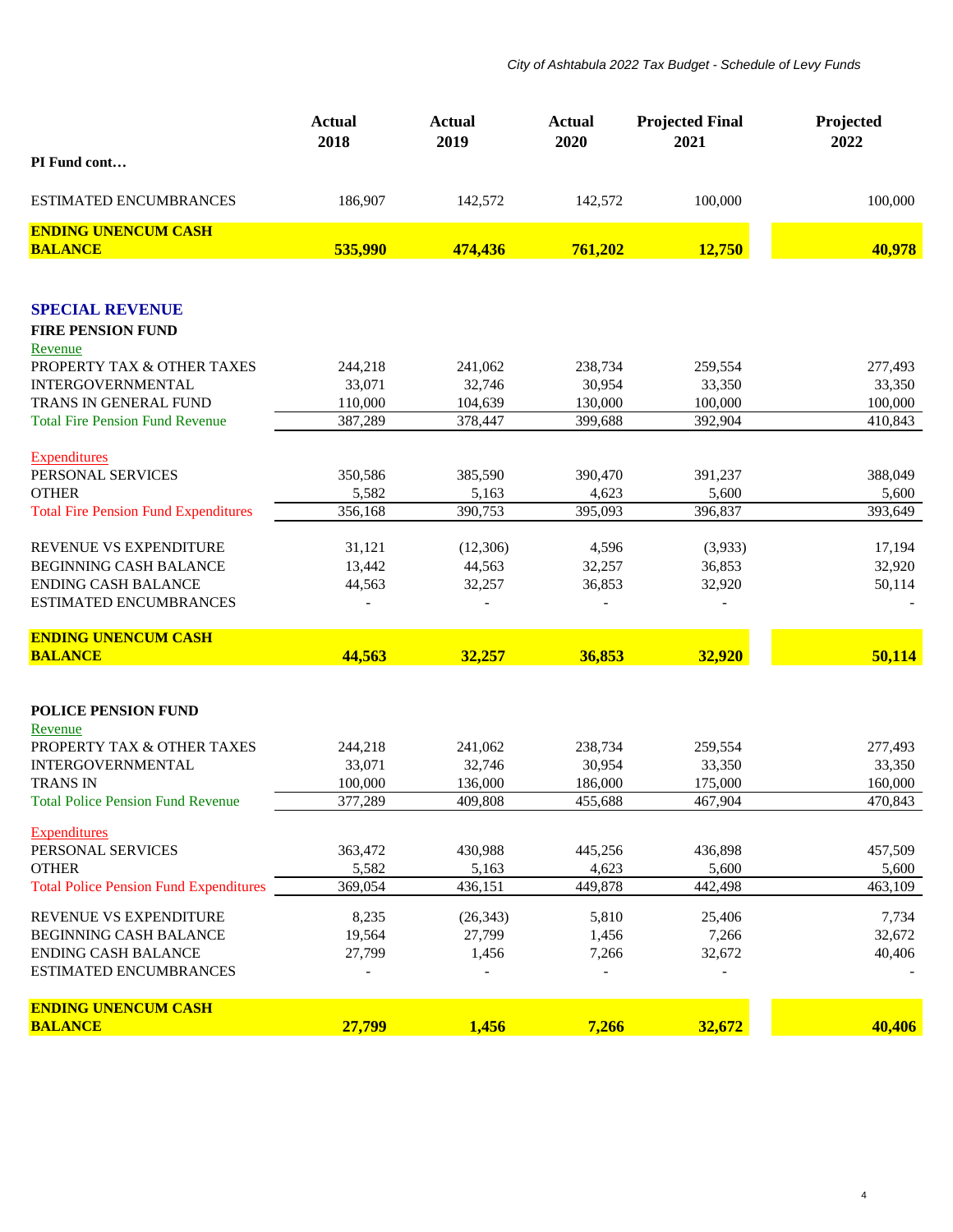|                                                                | <b>Actual</b><br>2018    | <b>Actual</b><br>2019    | Actual<br>2020           | <b>Projected Final</b><br>2021 | Projected<br>2022 |
|----------------------------------------------------------------|--------------------------|--------------------------|--------------------------|--------------------------------|-------------------|
| <b>Police Levy Fund</b>                                        |                          |                          |                          |                                |                   |
| Revenue                                                        |                          |                          |                          |                                |                   |
| PROPERTY TAX & OTHER TAXES                                     | 486,608                  | 481,688                  | 475,051                  | 484,723                        | 489,293           |
| <b>INTERGOVERNMENTAL</b>                                       | 26,507                   | 26,041                   | 50,987                   | 26,600                         | 26,600            |
| <b>TRANS IN</b>                                                | $\overline{\phantom{a}}$ | 146,000                  | 115,000                  | 165,000                        | 175,000           |
| <b>Total Police Levy Fund Revenue</b><br>POLICE LEVY FUND cont | 513,115                  | 653,729                  | 641,038                  | 676,323                        | 690,893           |
|                                                                |                          |                          |                          |                                |                   |
| <b>Expenditures</b>                                            |                          |                          |                          |                                |                   |
| PERSONAL SERVICES                                              | 560,270                  | 486,770                  | 541,113                  | 519,656                        | 554,540           |
| <b>OTHER</b>                                                   | 10,531                   | 9,747                    | 8,696                    | 10,500                         | 10,500            |
| <b>TRANS OUT</b>                                               |                          | 101,600                  | 121,537                  | 139,617                        | 169,707           |
| <b>Total Police Levy Fund Expenditures</b>                     | 570,801                  | 598,117                  | 671,346                  | 669,773                        | 734,747           |
| REVENUE VS EXPENDITURE                                         | (57, 686)                | 55,612                   | (30, 308)                | 6,550                          | (43, 854)         |
| <b>BEGINNING CASH BALANCE</b>                                  | 83,275                   | 25,590                   | 81,202                   | 50,894                         | 57,444            |
| <b>ENDING CASH BALANCE</b>                                     | 25,589                   | 81,202                   | 50,894                   | 57,444                         | 13,590            |
| ESTIMATED ENCUMBRANCES                                         |                          |                          |                          |                                |                   |
| <b>ENDING UNENCUM CASH</b>                                     |                          |                          |                          |                                |                   |
| <b>BALANCE</b>                                                 | 25,589                   | 81,202                   | 50,894                   | 57,444                         | 13,590            |
| PAVING LEVY                                                    |                          |                          |                          |                                |                   |
| Revenue                                                        |                          |                          |                          |                                |                   |
| PROPERTY TAX & OTHER TAXES                                     |                          |                          | 734,568                  | 798,628                        | 805,994           |
| <b>INTERGOVERNMENTAL</b>                                       |                          |                          | 95,242                   | 85,452                         | 92,565            |
| <b>TRANS IN</b>                                                |                          |                          | $\overline{\phantom{a}}$ |                                |                   |
| <b>Total Police Levy Fund Revenue</b>                          | $\overline{a}$           |                          | 829,810                  | 884,080                        | 898,559           |
| <b>Expenditures</b>                                            |                          |                          |                          |                                |                   |
| <b>OTHER</b>                                                   |                          |                          | 14,228                   | 14,500                         | 14,500            |
| <b>IMPROVEMENTS</b>                                            | $\overline{\phantom{a}}$ | $\overline{\phantom{a}}$ | 356,689                  | 897,086                        | 875,000           |
| <b>Total Police Levy Fund Expenditures</b>                     | $\overline{\phantom{a}}$ | $\overline{\phantom{a}}$ | 370,917                  | 911,586                        | 889,500           |
| REVENUE VS EXPENDITURE                                         | $\overline{\phantom{m}}$ |                          | 458,893                  | (27, 506)                      | 9,059             |
| <b>BEGINNING CASH BALANCE</b>                                  |                          |                          |                          | 458,893                        | 431,387           |
| <b>ENDING CASH BALANCE</b>                                     |                          |                          | 458,893                  | 431,387                        | 440,446           |
| ESTIMATED ENCUMBRANCES                                         |                          |                          |                          |                                |                   |
| <b>ENDING UNENCUM CASH</b>                                     |                          |                          |                          |                                |                   |
| <b>BALANCE</b>                                                 |                          |                          | 458,893                  | 431,387                        | 440,446           |
|                                                                |                          |                          |                          |                                |                   |
| Park & Recreation/ Levy Fund                                   |                          |                          |                          |                                |                   |
| Revenue                                                        |                          |                          |                          |                                |                   |
| PROPERTY TAX & OTHER TAXES                                     | 291,965                  | 289,013                  | 285,031                  | 290,834                        | 293,576           |
| <b>INTERGOVERNMENTAL</b>                                       | 15,904                   | 15,625                   | 15,223                   | 15,400                         | 15,400            |
| <b>OTHER</b><br><b>Total Park Levy Fund Revenue</b>            | 7,850<br>315,719         | 6,364<br>311,002         | 2,500<br>302,753         | 306,234                        | 308,976           |
|                                                                |                          |                          |                          |                                |                   |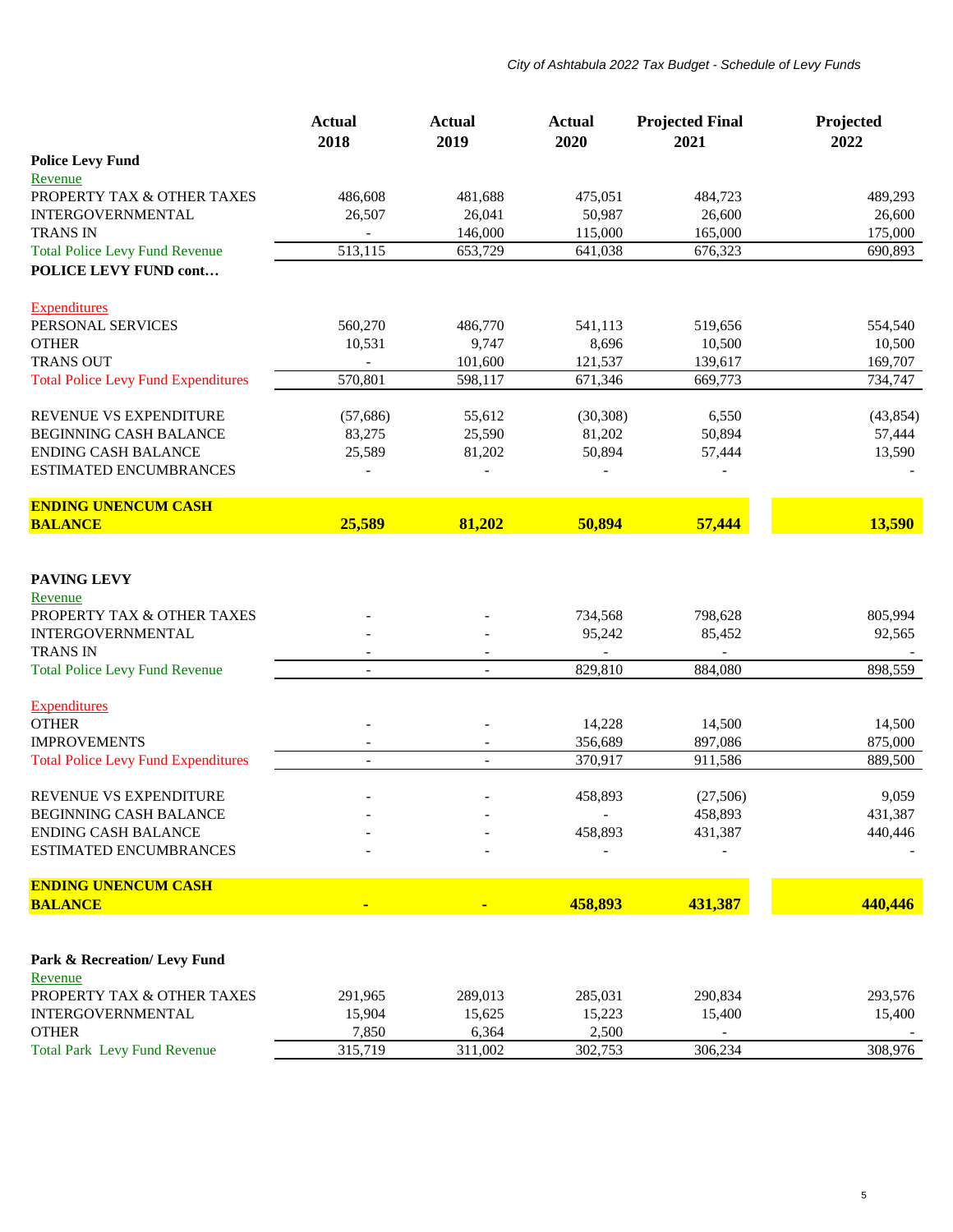*City of Ashtabula 2022 Tax Budget - Schedule of Levy Funds* 

|                                          | Actual<br>2018 | Actual<br>2019 | Actual<br>2020 | <b>Projected Final</b><br>2021 | Projected<br>2022 |  |
|------------------------------------------|----------------|----------------|----------------|--------------------------------|-------------------|--|
| Parks & Rec Levy Fund cont               |                |                |                |                                |                   |  |
| Expenditures                             |                |                |                |                                |                   |  |
| PERSONAL SERVICES                        | 78,097         | 82,723         | 90,785         | 112,320                        | 115,330           |  |
| <b>OTHER</b>                             | 62,480         | 63,061         | 62,673         | 68,550                         | 70,800            |  |
| <b>IMPROVEMENTS</b>                      | 14,119         | 92,908         | 179,183        | 221,939                        | 200,000           |  |
| <b>TRANS OUT</b>                         | 36,343         | 38,100         |                | $\overline{\phantom{a}}$       |                   |  |
| <b>Total Park Levy Fund Expenditures</b> | 191,038        | 276,792        | 332,641        | 402,809                        | 386,130           |  |
| REVENUE VS EXPENDITURE                   | 124,681        | 34,210         | (29, 888)      | (96, 575)                      | (77, 154)         |  |
| <b>BEGINNING CASH BALANCE</b>            | 58,517         | 183,199        | 217,409        | 187,521                        | 90,946            |  |
| <b>ENDING CASH BALANCE</b>               | 183.198        | 217,409        | 187,521        | 90,946                         | 13,792            |  |
| <b>ESTIMATED ENCUMBRANCES</b>            | 912            | 24,750         | 20,000         | 20,000                         |                   |  |
| <b>ENDING UNENCUM CASH</b>               |                |                |                |                                |                   |  |
| <b>BALANCE</b>                           | 182.286        | 192,659        | 167,521        | 70,946                         | 13,792            |  |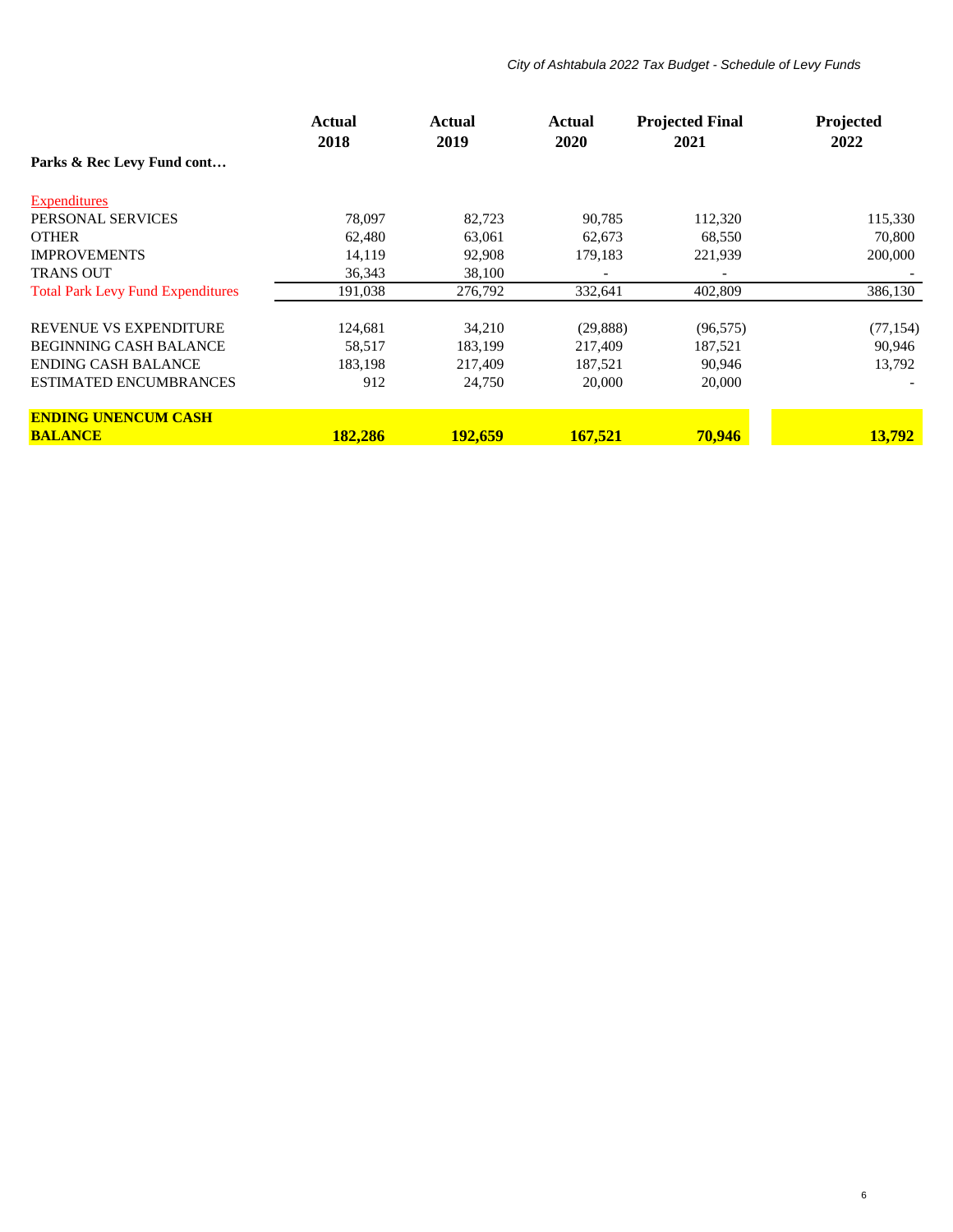| <b>FUND TYPE</b>                | <b>ESTIMATED</b>                              | <b>BUDGET</b>                                                      | <b>TOTAL</b>                                 |                                    | <b>BUDGET YEAR EXPENDITURE &amp; ENCUMBERANCE</b> |             |                |                                                                |  |
|---------------------------------|-----------------------------------------------|--------------------------------------------------------------------|----------------------------------------------|------------------------------------|---------------------------------------------------|-------------|----------------|----------------------------------------------------------------|--|
|                                 | <b>UNENCUMBERED</b><br><b>JANUARY 1, 2022</b> | <b>YEAR</b><br><b>FUND BALANCE OTHER SOURCES</b><br><b>REVENUE</b> | <b>AVAIL</b><br><b>FOR</b><br><b>EXPENSE</b> | <b>PERSONAL</b><br><b>SERVICES</b> | <b>OTHER</b>                                      | <b>DEBT</b> | <b>TOTAL</b>   | <b>ESTIMATED</b><br><b>UNENCUMBER</b><br><b>BAL 12-31-2022</b> |  |
| <b>SPECIAL REVENUE</b>          |                                               |                                                                    |                                              |                                    |                                                   |             |                |                                                                |  |
| <b>TRAILER PARKS</b>            |                                               |                                                                    |                                              |                                    |                                                   |             |                |                                                                |  |
| <b>TRAILER CAMPS</b>            |                                               |                                                                    |                                              |                                    |                                                   |             |                |                                                                |  |
| PARKING DECK                    | 367                                           | 2,500                                                              | 2,867                                        |                                    | 2,500                                             |             | 2,500          | 367                                                            |  |
| STREET LIGHT ASSESSEMENTS       | 38,585                                        | 428,000                                                            | 466,585                                      |                                    | 450,200                                           |             | 450,200        | 16,385                                                         |  |
| <b>FOOD SERVICE</b>             | 10,756                                        | 84,425                                                             | 95,181                                       | 57,311                             | 27,447                                            |             | 84,757         | 10,424                                                         |  |
| STREET CONSTRUCTION- PW         | 147,294                                       | 872,100                                                            | 1,019,394                                    | 565,961                            | 423,439                                           |             | 989,400        | 29,994                                                         |  |
| <b>STATE HIGHWAY</b>            | 91,224                                        | 70,000                                                             | 161,224                                      | $\sim$                             | 65,000                                            |             | 65,000         | 96,224                                                         |  |
| PUBLIC HEALTH/NURSING           | 155,255                                       | 513,147                                                            | 668,401                                      | 421,147                            | 170,036                                           |             | 591,183        | 77,218                                                         |  |
| <b>AUTO LICENSE</b>             | 196,512                                       | 150,100                                                            | 346,612                                      |                                    | 131,000                                           |             | 131,000        | 215,612                                                        |  |
| <b>INDIGENT ALCOHOL TREAT</b>   | 96,386                                        | 12,000                                                             | 108,386                                      | $\sim$                             | 1,000                                             |             | 1,000          | 107,386                                                        |  |
| <b>MUN PROBATION</b>            | 21,243                                        | 35,000                                                             | 56,243                                       | 21,913                             | 16,035                                            |             | 37,948         | 18,295                                                         |  |
| <b>AMC COMPUTER</b>             | 13,585                                        | 28,000                                                             | 41,585                                       |                                    | 30,000                                            |             | 30,000         | 11,585                                                         |  |
| <b>AMC SECURITY</b>             | 16,692                                        | 28,000                                                             | 44,692                                       | 30,337                             | 7,761                                             |             | 38,098         | 6,594                                                          |  |
| <b>IDIAM</b>                    | 28,405                                        | 6,750                                                              | 35,155                                       |                                    | 3,000                                             |             | 3,000          | 32,155                                                         |  |
| LAW ENFORCEMENT TRUST           | 33,305                                        | 30,000                                                             | 63,305                                       |                                    | 30,000                                            |             | 30,000         | 33,305                                                         |  |
| MOTOR VEHICLE LICENSE           | 85,468                                        | 37,500                                                             | 122,968                                      |                                    | 35,000                                            |             | 35,000         | 87,968                                                         |  |
| <b>MARINA</b>                   | 6,430                                         | 12,675                                                             | 19,105                                       |                                    | 12,675                                            |             | 12,675         | 6,430                                                          |  |
| <b>LOCAL CORONAVIRUS RELIEF</b> |                                               |                                                                    |                                              |                                    |                                                   |             |                |                                                                |  |
| <b>LOCAL FISCAL RECOVERY</b>    | 943,650                                       | 943,650                                                            | 1,887,300                                    | 943,650                            | 943,650                                           |             | 1,887,300      |                                                                |  |
| RECYCLING GRANT                 | 60,935                                        |                                                                    | 60,935                                       |                                    |                                                   |             |                | 60,935                                                         |  |
| POLICE GRANTS                   | 113,273                                       | 33,948                                                             | 147,222                                      |                                    | 2,000                                             |             | 2,000          | 145,222                                                        |  |
| <b>FIRE GRANTS</b>              | 1,516                                         | 3,000                                                              | 4,516                                        |                                    | 3,000                                             |             | 3,000          | 1,516                                                          |  |
| <b>MISC GRANTS</b>              |                                               |                                                                    |                                              |                                    |                                                   |             | $\blacksquare$ |                                                                |  |
| <b>CDBG</b>                     | 214,911                                       | 100,000                                                            | 314,911                                      |                                    | 100,000                                           |             | 100,000        | 214,911                                                        |  |
| <b>CODE ENFORCE</b>             | 62,065                                        | 350,500                                                            | 412,565                                      | 245,645                            | 109,460                                           |             | 355,104        | 57,461                                                         |  |
| <b>TOTAL SPECIAL REVENUE</b>    | 2,337,855                                     | 3,741,295                                                          | 6,079,150                                    | 2,285,963                          | 2,563,202                                         |             | 4,849,165      | 1,229,985                                                      |  |

|                 | <b>DEBT SERVICE FUNDS</b> |
|-----------------|---------------------------|
| UATER BAUR BERT |                           |

| VOTED BOND DEBT                   | 5.104     | 104<br>n. |        |        | 65,104 |
|-----------------------------------|-----------|-----------|--------|--------|--------|
| NON VOTED DEBT                    |           |           | $\sim$ |        |        |
| ERIP                              |           |           |        |        |        |
| <b>SERVICE</b><br>TOTAL<br>. DERT | $55,10^7$ | $-5104$   |        | $\sim$ | 65,104 |
|                                   |           |           |        |        |        |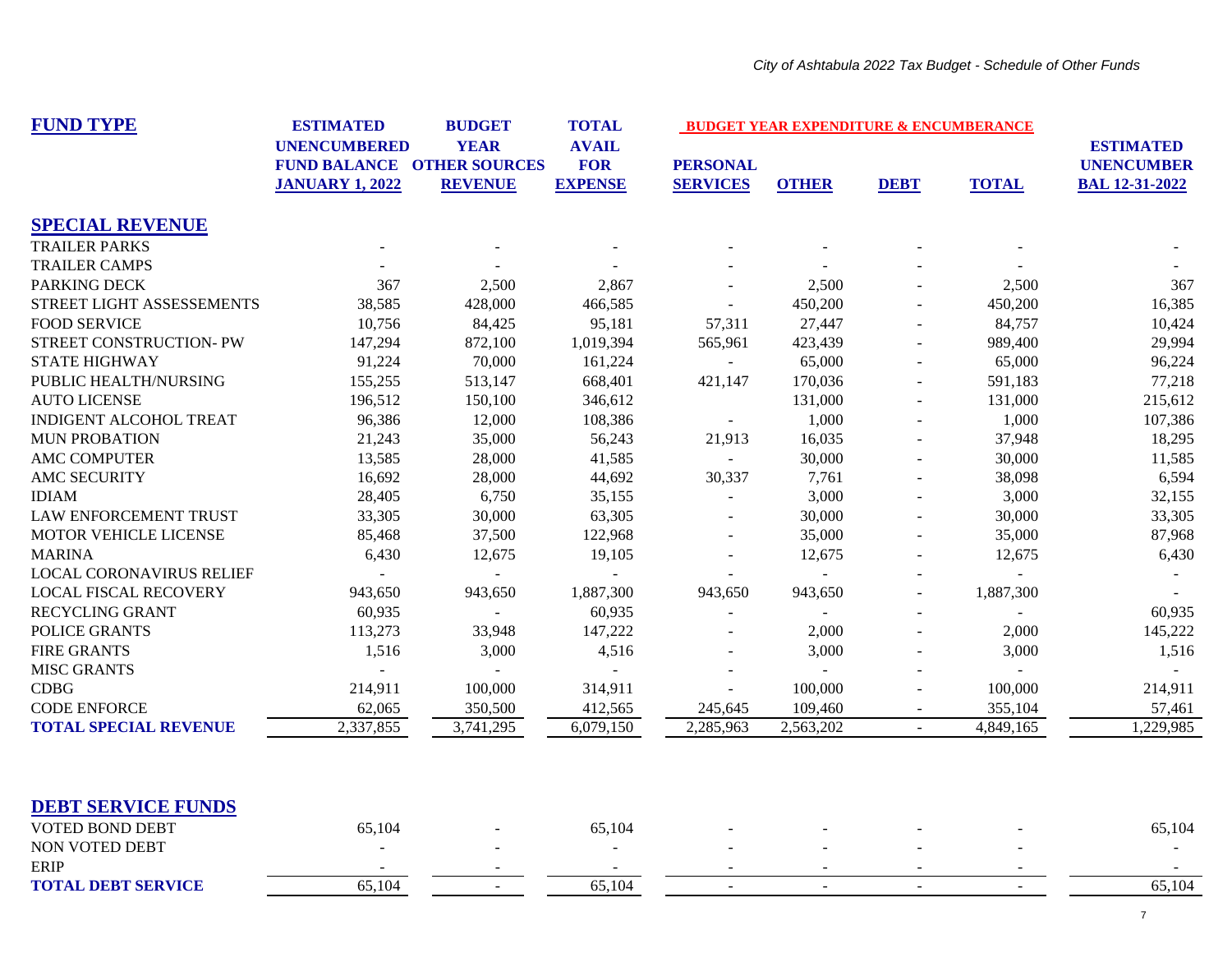| <b>FUND TYPE</b>               | <b>ESTIMATED</b>                                                     | <b>BUDGET</b>                                         | <b>TOTAL</b>                                 |                                    | <b>BUDGET YEAR EXPENDITURE &amp; ENCUMBERANCE</b> |             |              |                                                                |
|--------------------------------|----------------------------------------------------------------------|-------------------------------------------------------|----------------------------------------------|------------------------------------|---------------------------------------------------|-------------|--------------|----------------------------------------------------------------|
|                                | <b>UNENCUMBERED</b><br><b>FUND BALANCE</b><br><b>JANUARY 1, 2022</b> | <b>YEAR</b><br><b>OTHER SOURCES</b><br><b>REVENUE</b> | <b>AVAIL</b><br><b>FOR</b><br><b>EXPENSE</b> | <b>PERSONAL</b><br><b>SERVICES</b> | <b>OTHER</b>                                      | <b>DEBT</b> | <b>TOTAL</b> | <b>ESTIMATED</b><br><b>UNENCUMBER</b><br><b>BAL 12-31-2022</b> |
| <b>CAPITAL PROJECT</b>         |                                                                      |                                                       |                                              |                                    |                                                   |             |              |                                                                |
| <b>COURT SPECIAL PROJECTS</b>  | 152,622                                                              | 95,000                                                | 247,622                                      | 66,973                             | 46,937                                            |             | 113,910      | 133,712                                                        |
| <b>TOTAL CAPITAL PROJECT</b>   | 152,622                                                              | 95,000                                                | 247,622                                      | 66,973                             | 46,937                                            | $\sim$      | 113,909.56   | 133,712                                                        |
| <b>ENTERPRISE FUND</b>         |                                                                      |                                                       |                                              |                                    |                                                   |             |              |                                                                |
| <b>SANITATION</b>              | 148,620                                                              | 2,092,480                                             | 2,241,100                                    | 985,787                            | 1,077,304                                         |             | 2,063,091    | 178,009                                                        |
| <b>WASTEWATER</b>              | 658,203                                                              | 3,342,500                                             | 4,000,703                                    | 1,450,691                          | 2,284,468                                         |             | 3,735,159    | 265,544                                                        |
| <b>WPC CAPITAL</b>             | 1,101,476                                                            | 937,000                                               | 2,038,476                                    |                                    | 415,000                                           | 522,561     | 937,561      | 1,100,915                                                      |
| <b>TOTAL ENTERPRISE</b>        | 1,908,299                                                            | 6,371,980                                             | 8,280,279                                    | 2,436,478                          | 3,776,771                                         | 522,561     | 6,735,810    | 1,544,469                                                      |
| <b>INTERNAL SERVICE FUND</b>   |                                                                      |                                                       |                                              |                                    |                                                   |             |              |                                                                |
| <b>SELF INSURANCE</b>          | 462,311                                                              | 3,040,654                                             | 3,502,965                                    | 2,920,654                          | 12,485                                            |             | 2,933,139    | 569,826                                                        |
| <b>WORKERS COMP</b>            | 431,252                                                              | 137,775                                               | 569,027                                      | 112,775                            | 20,000                                            |             | 132,775      | 436,252                                                        |
| <b>TOTAL INTERNAL SERVICE</b>  | 893,563                                                              | 3,178,429                                             | 4,071,991                                    | 3,033,429                          | 32,485                                            |             | 3,065,914    | 1,006,078                                                      |
| <b>TRUST &amp; AGENCY FUND</b> |                                                                      |                                                       |                                              |                                    |                                                   |             |              |                                                                |
| JEDD 1                         |                                                                      | 28,000                                                | 28,000                                       |                                    | 28,000                                            |             | 28,000       |                                                                |
| JEDD <sub>2</sub>              |                                                                      | 18,000                                                | 18,000                                       |                                    | 18,000                                            |             | 18,000       |                                                                |
| <b>FIRE ESCROW</b>             | 103,566                                                              | 18,000                                                | 121,566                                      |                                    | 10,000                                            |             | 10,000       | 111,566                                                        |
| <b>UNCLAIMED MONIES</b>        | 31,750                                                               | 3,000                                                 | 34,750                                       |                                    | 2,000                                             |             | 2,000        | 32,750                                                         |
| <b>LAW LIBRARY</b>             |                                                                      | 30,000                                                | 30,000                                       |                                    | 30,000                                            |             | 30,000       |                                                                |
| <b>TOTAL TRUST</b>             | 135,317                                                              | 97,000                                                | 232,317                                      |                                    | 88,000                                            |             | 88,000       | 144,317                                                        |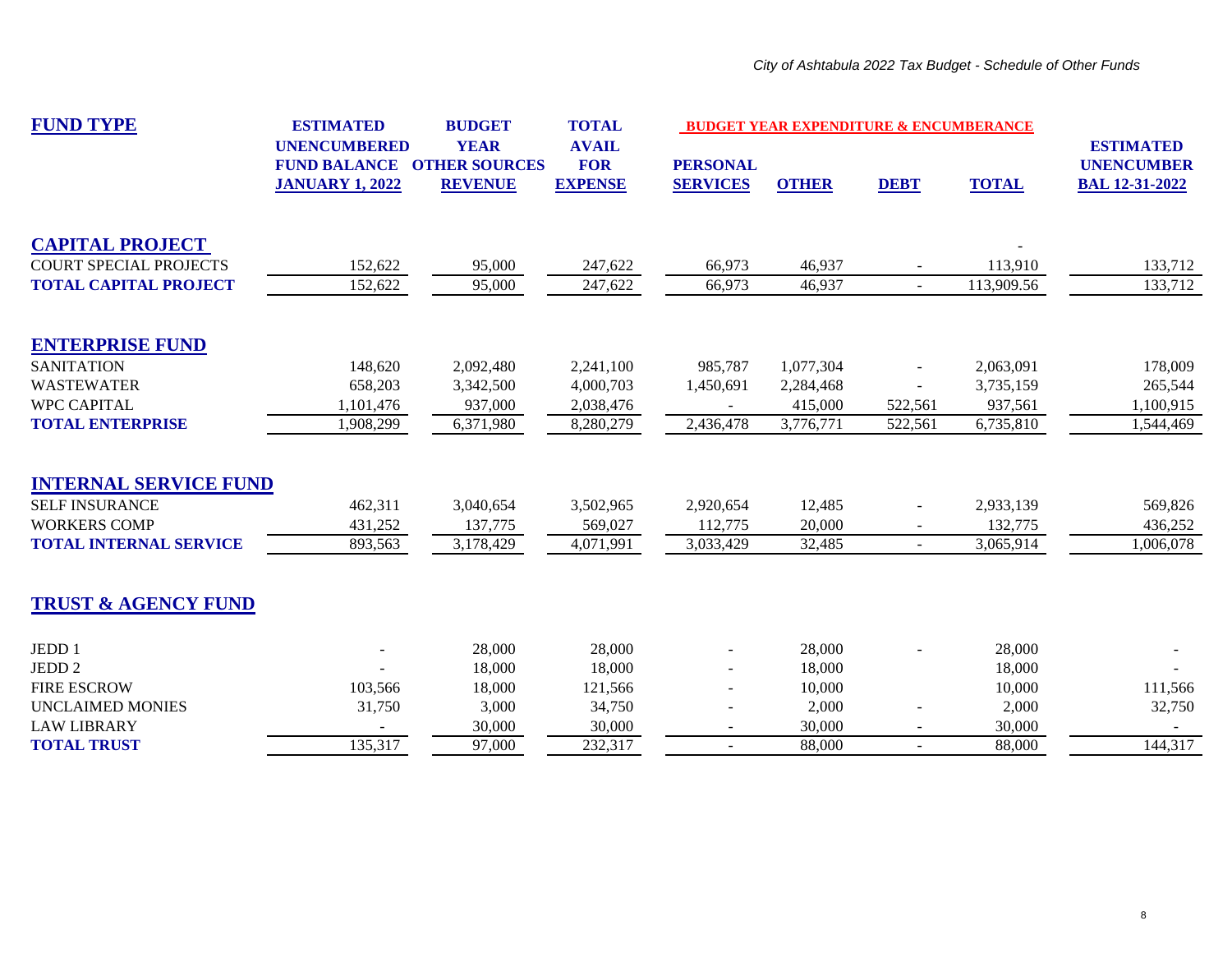|                                          | <b>ESTIMATED</b>   | <b>AMOUNT</b>   |
|------------------------------------------|--------------------|-----------------|
|                                          | <b>COST OF</b>     | <b>BUDGETED</b> |
|                                          | <b>IMPROVEMENT</b> | <b>IN 2022</b>  |
| <b>GENERAL FEES /REIMBURSMENTS</b>       | 20,000             | 20,000          |
| <b>LANDS AND BUILDINGS</b>               | 150,000            | 150,000         |
| <b>SIDEWALK PROGRAM</b>                  | 20,000             | 20,000          |
| <b>STORM BASINS</b>                      | 100,000            | 100,000         |
| EQUIP/SW/VEH/SVCS                        | 10,000             | 10,000          |
| <b>COURT EQUIPMENT</b>                   |                    |                 |
| MISC/OTHER                               |                    |                 |
| <b>STREET IMPROVEMENTS</b>               |                    |                 |
| SANITATION EQUIPMENT                     |                    |                 |
| PW EQUIPMENT                             | 130,000            | 130,000         |
| FIRE DEPT EQUIPMENT                      |                    |                 |
| POLICE DEPT EQUIPMENT                    |                    |                 |
| <b>DEBT SERVICE</b>                      | 699,984            | 699,984         |
| <b>TOTAL PERMANENT IMPROVEMENT FUNDS</b> | 1,129,984          | 1,129,984       |